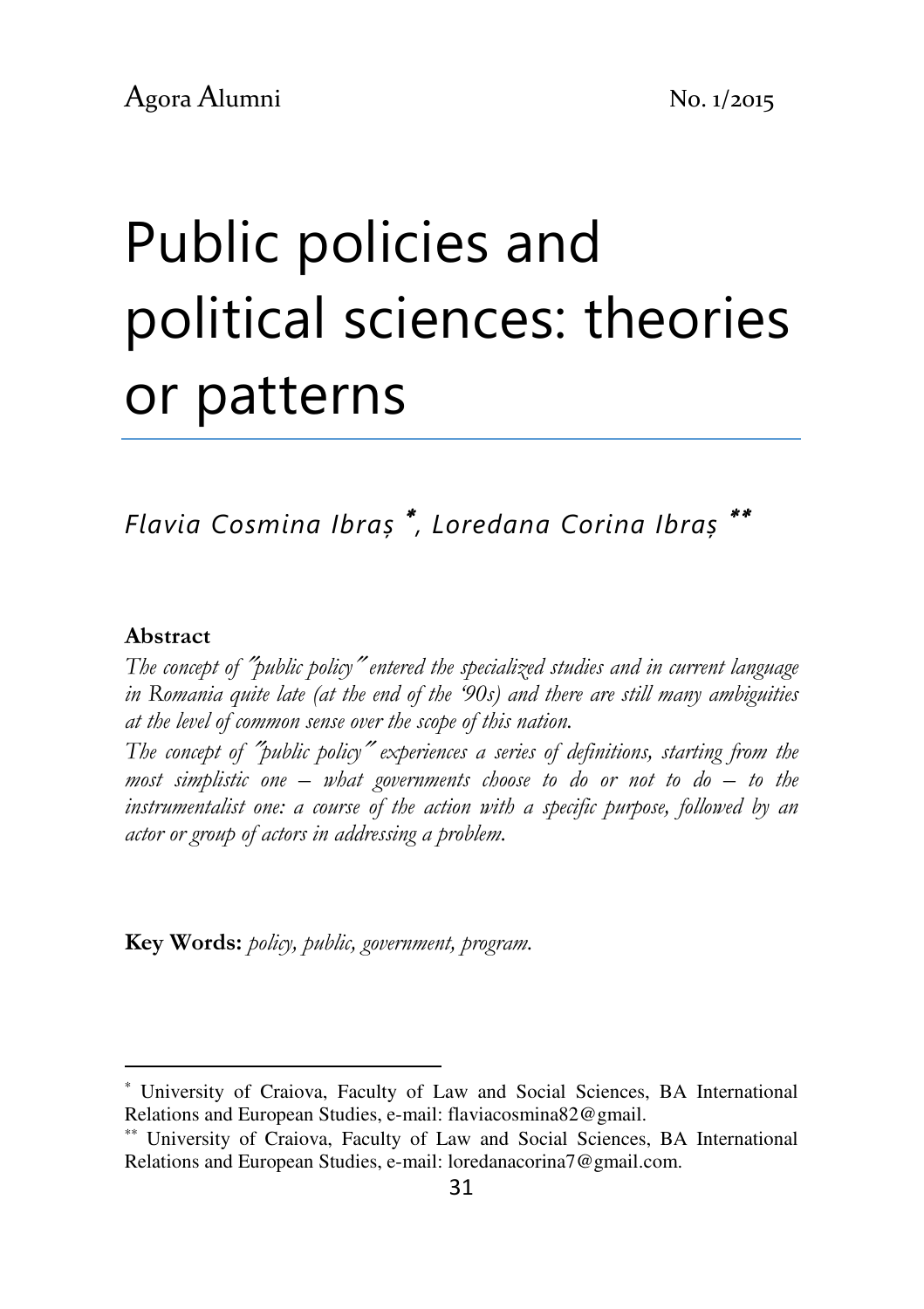field, the product of governmental actions, or even the impact of government activities on society.

The following elements are common to all these acceptations:

literature shows that the notion of political is crucial for defining ″public policies″, and is used in several senses, either to define an area of public activities, a group of objects or programs undertaken by government, a set of rules or a law passed in a

- $\triangleleft$  Policy is a set of actions ,decision
- Policy is adopted by administrative public institutions that have public power

The analyze of definitions found in the specialized

 Aims to achieve some actions that satisfy certain general interests

The features of public policies are:

• An ensemble of measures

• Comprises actions , activates, decisions or financial resources, whose achievement or allocations is ensured by constraining force (

• Represents the general framework of issues identified being the subject of public policy

• Subjects or recipients are determined by the object of public policy issues (Profiroiu, 2009: 13-14).

"Public policy" as an academic pursuit emerged in the beginning of 1950s and since then it has been acquiring new dimensions, and is struggling hard to acknowledge the status of a discipline of the comity of social science. As a study of products of government, policy forms a significant component in many courses in numerous disciplines –political sciences, public administration, economics, and management. So rapid is the growth that many researchers, teachers, public administrators now feel that it is becoming more and more unmanageable. The disciplines required to comprehend public policy cut right across the old academic lines of demarcation. Indeed, it is this

Agora Alumni No. 1/2015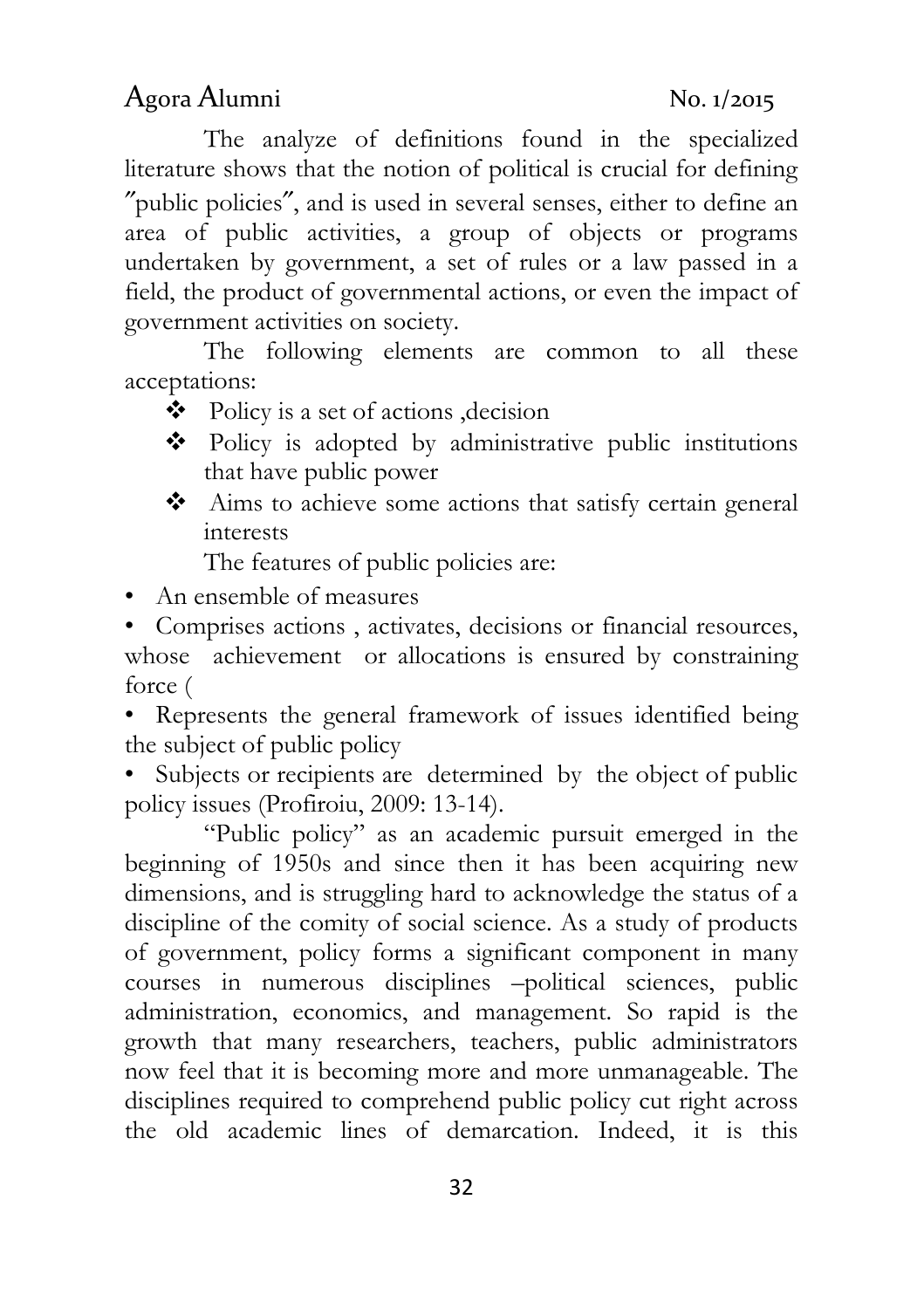interdisciplinary quality which makes the field of public policy interesting and thought-provoking.

"Public policy" is a concept now much in vogue. It is a frequently used term in our daily life and in our academic literature, where we often make term in our daily life and in our academic literature, where we often make references to the national health policy, the new education policy, wage policy, agricultural policy; American or French foreign are so labelled as public. The concept of public policy presupposes that there is a domain of life which is not private or purely individual, but held in common.

In the past, studies on public policy were dominated by researchers and students of political science who largely concentrated on the institutional structure and philosophical justification of the government. The focus was rarely on the policies themselves. Political science was to some extent preoccupied with the activities of the various political institutions and groups in relation to their success in the pursuit of political power. It hardly recognized the role which such organizations played towards the formation of policy as one of its main concerns. Yet the policy is an important element of the political process.

 Thomas Dye, a leading scholar of policy analysis, says: "Traditional (political science) studies described the institutions in which public policy was formulated. But unfortunately the linkages between important institutional arrangements and the content of public policy were largely unexplored". He further believes that today focus of political science is shifting to public policy-"to the description and explanation of the causes and consequences of government activity". While the concern of political science about the processes by which public policy was determined, has increased, most students of public administration would acknowledge that the public servants themselves are intimately involved in the shaping of the policies. The study of public administration has hitherto tended to concentrate on the organization of public authorities, the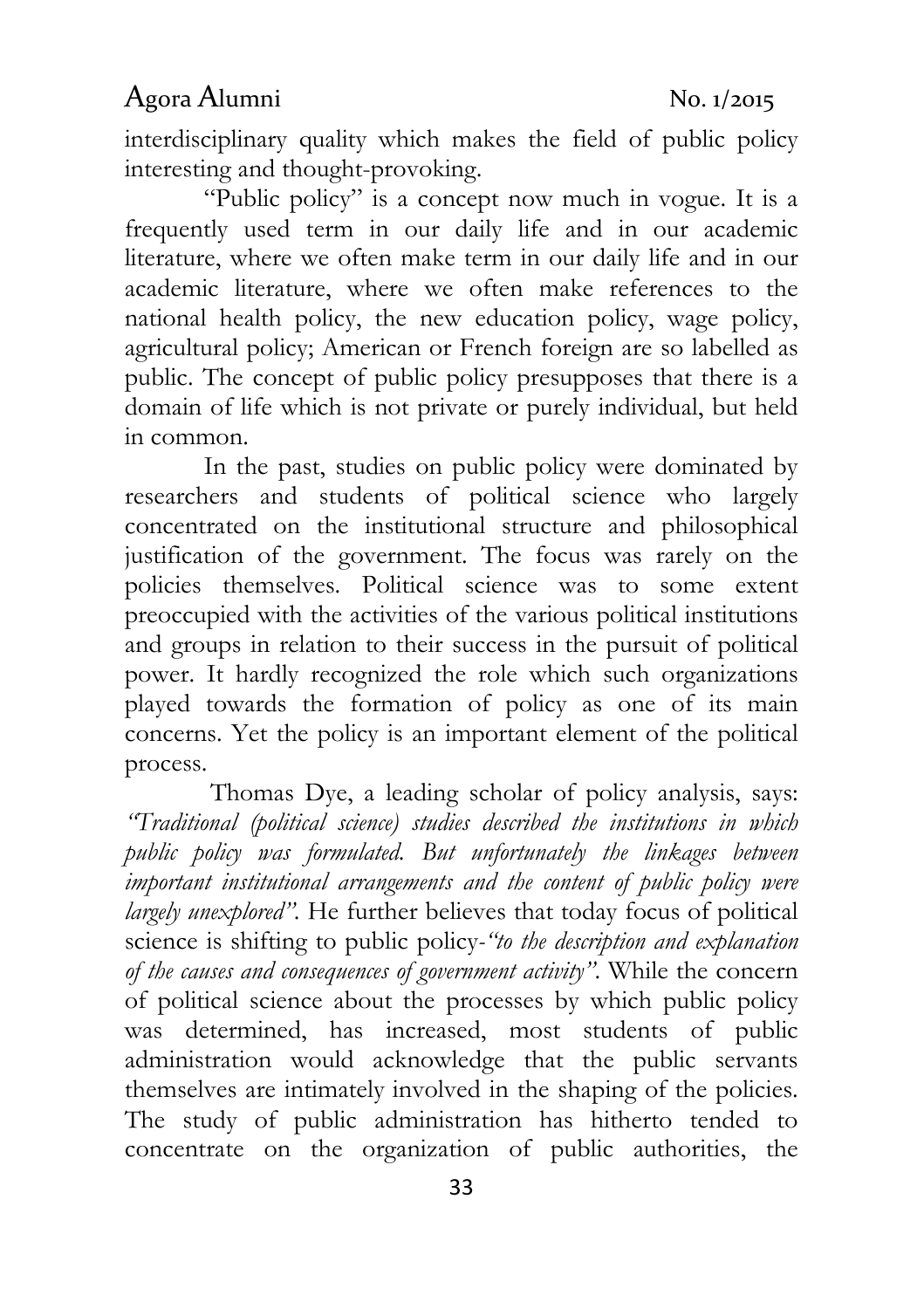behavior of public servants and increasingly, the methods of resource allocation, administration and review. With such an approach, it is difficult to determine much about the way policy is formulated, although it is generally contended that the experience of policy implementation feeds back into the furtherance of policy –making process. But public policy is more "political" than public administration. It is an effort to apply political science to public affairs but has concerns with processes inside the field of public administration (Sapru, 2004: 1-2).

From our point of view, a public policy represents a set of measures taken by a legal authority and responsible aimed at improving the living conditions of citizens or designing measures taken by a legal authority and responsible aimed at improving the living conditions of citizens or designing measures to stimulate economic growth. It provides, in general, a concentration of different actors and a correlation of the lessons learned from their institutional and personal experiences. It can often take the form of regulation or incentives that determine the social and economic environment.

One of the aspects that we need to understand in the process of policy making is that it can be seen both as an analytical process (solving problem), but also as a political process.

More than the analytical approach of the policy-making process is important the set of activities and approaches that Deborah Stone calls "rationality project", which in U.S.A, and other countries too, represented a long process of rationalization of public policies, by maximizing the achievement of public objectives.

Education, health, social assistance, transportation, roads are some of the aspects that from the social context in which we conduct our lives. In their absence, life would certainly be unbearable, concerning the privileged perspectives in which are situated as beneficiaries of those benefits. Even though each individual has different medical or education needs, everyone has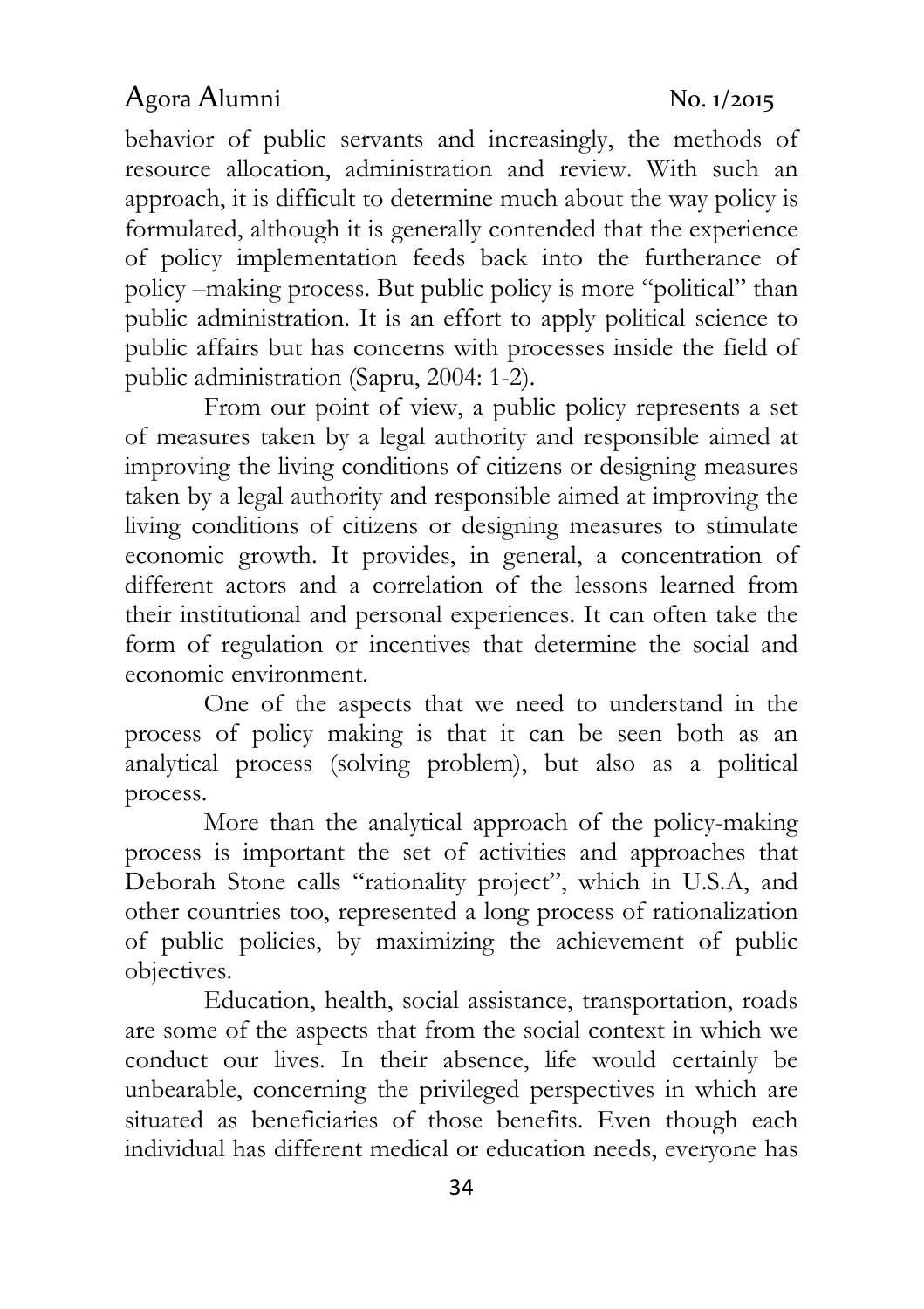such needs. And the level of their members depends on that every individual reap the benefits of development and survival.

The implementation of these commitments regarding the welfare of society members are achieved through public policy. But what is common to all these acceptations are the following elements:

- Policy is a set of actions, decisions;

 - Policy is adopted by administrative public institutions that have public power;

 - There must be aims to achieve some actions that satisfy certain general interests.

Into a concise definition, public policy represents "what governments decide to do or not to do".

Among that most relevant definition of public policy , we mention:

- Everything a government decides to do or not to do;
- A set of interrelated decisions, taken by a political actor or a group of actors, concerning a set of purposes and means that need to be achieved in a given situation;
- A course of the action followed by an actor or more political actors, with a purpose in trying to save a problem.

The features of public policies: an ensemble of measures; comprises actions, activities, decisions or financial resources, whose achievement or allocations is ensured by constraining force; represents the general framework of issues identified as being the subject of public policy; subjects or recipients are determined by the object of public policy issues; aims to accomplish some objectives or determined purposes.

 Through the patterns of occurrence of public policy, we can meet more situations:

- Public policies determined by research;
- Public policies, by imposing the offer;
- Chaining of public policies.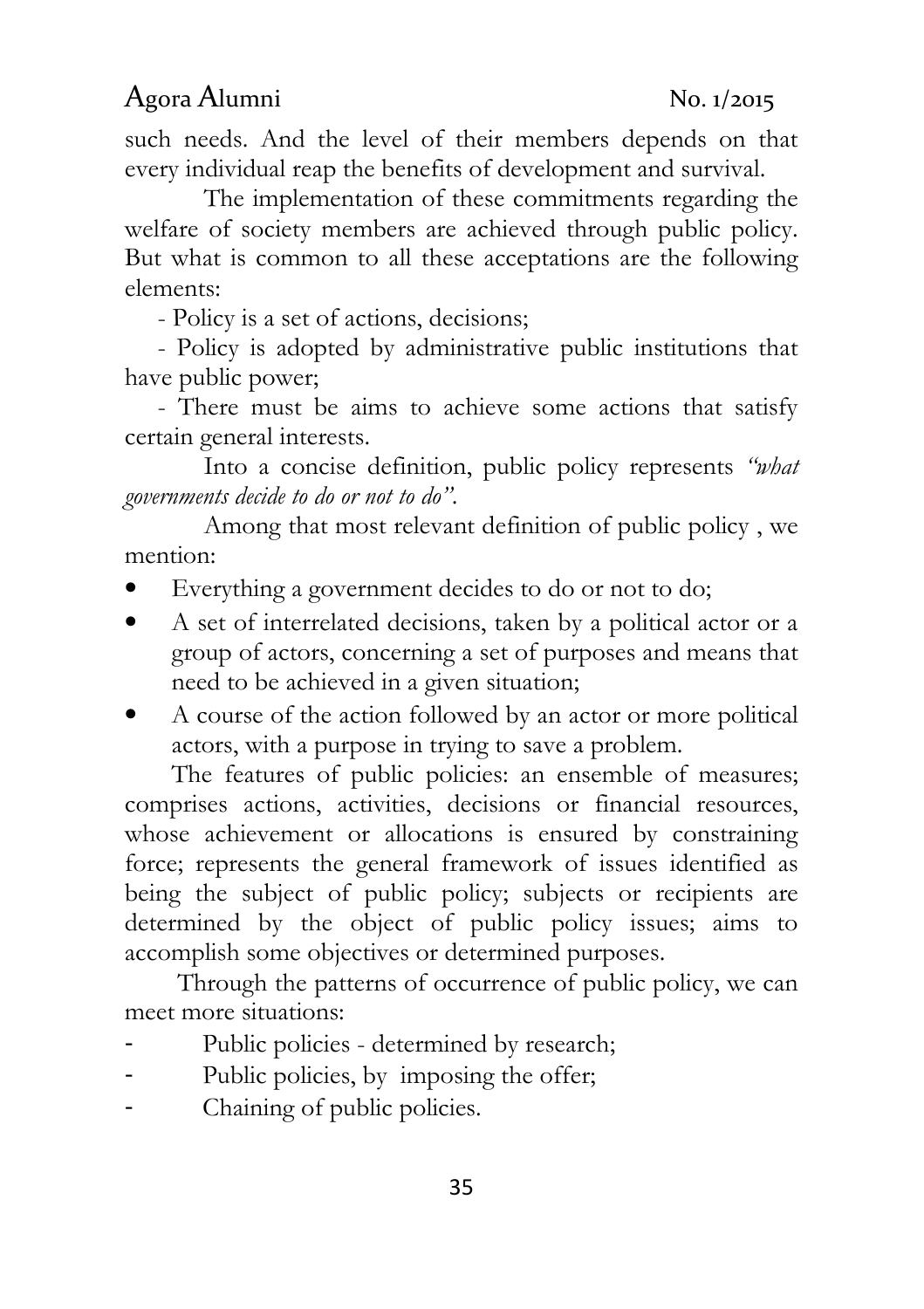This process of providing public policy highlights several actors: policy providers, the administration, participants in political action (Profiroiu, 2009: 13-18).

 If public policies consist of a group of activities and decisions taken by different actors with a view to resolving a problem that is politically defined as public in nature, it is important first and foremost to look into the actual concept of "public problem".

In this chapter, we discuss the processes whereby a social problem is identified and then "defined" as a public problem as well as the different characteristics of agenda setting. According to our analytical model, the political definition of the public problem (PD) constitutes, in effect, the first product that the analyst must study when tackling the cycle of public intervention in the context of an empirical study.

In reality, the processes involving the political definition – and redefinition – of public problems have not been the subject of theoretical and empirical analyses that are comparable, in number at least, with those carried out on the (subsequent) stages of policy programming, implementation and evaluation. Obviously, the failure to take stakes associated with the definition of the problem tackled by a policy into account is a definite drawback when it comes to the analysis of this policy, including studies carried out on its implementation.

 Yet we know that the problem definition stage frames and generates virtually everything that follows in the policy process, so our failures to examine problem definition sentences us to operate through a glass darkly (DeLeon, 1994: 89).

As Anderson (1978: 20) and others demonstrate, the development of a policy cannot be interpreted as a simple resolution of given problems defined on the basis of their inner characteristics. It also involves the constitution and definition of public problems. This is a political designation process that influences or determines the actors involved in the policy (that is,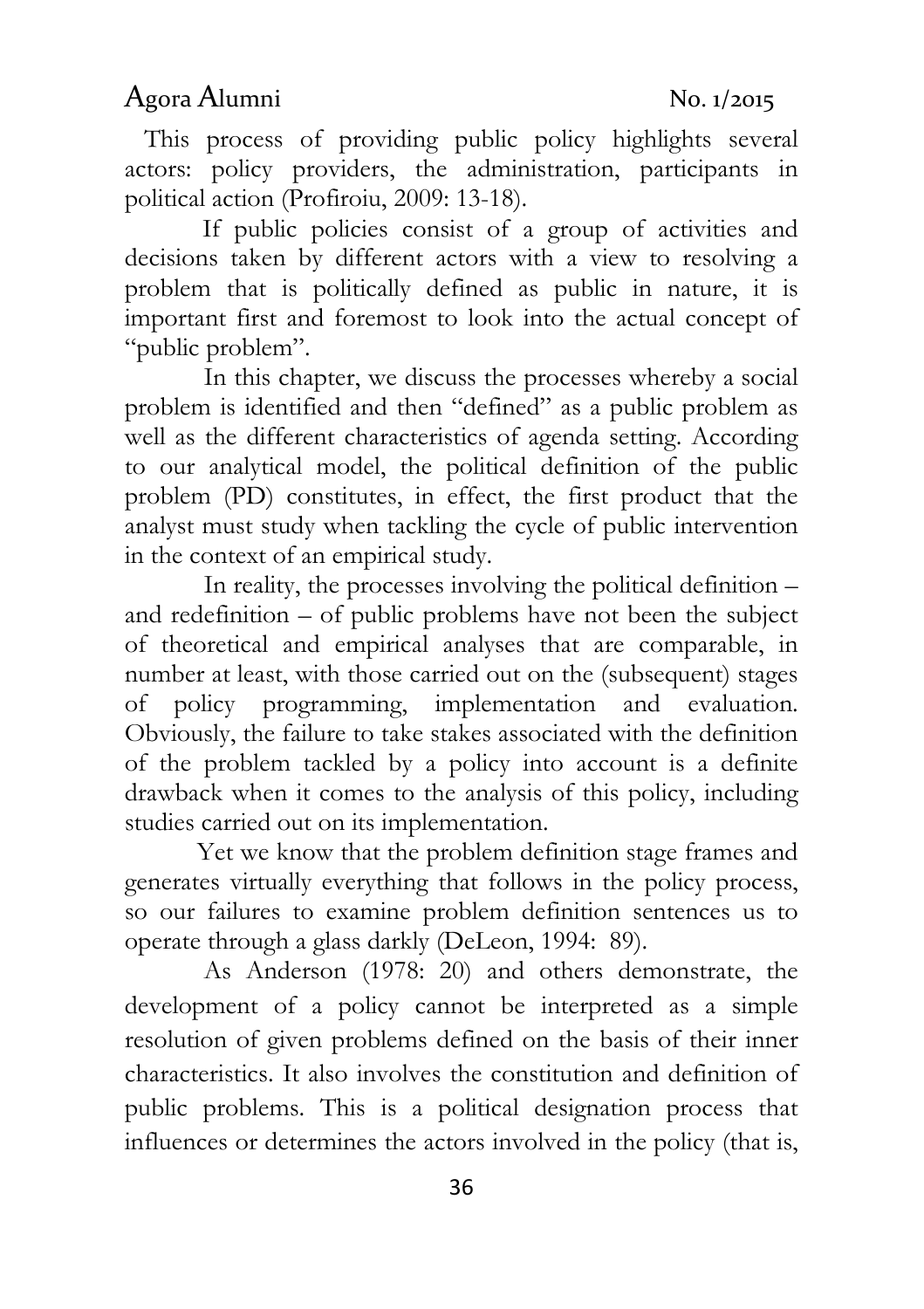the public authorities of the political-administrative arrangement, the target groups, the end beneficiaries and third-party groups), and the actual nature of the public actions carried out (that is, the modes of intervention selected in the political-administrative program).

From this perspective and by way of introduction, we stress the need for a (re-)constructive analysis of public problems. Then, in accordance with the structure proposed in Chapter Six, we will move on to the general definition and functionality of the concept of "public problem". Finally, we identify the agendasetting processes on the basis of the strategies of the frame this first stage.

 In order to analyze a problem relevant to the public sphere and on this basis legitimize public intervention, it is necessary to adopt a constructivist approach. In effect, it is reasonable to assume that no objective fact constitutes a problem in itself (Cobb and Elder, 1983: 172; Dery, 1984: 11). The (social and political) definition of a problem always represents a collective construction directly linked to the perceptions, representations, interests and values of the actors concerned on an individual basis and/or as part of organized groups. Thus, all social reality should be understood as a historical construction, situated in time and space. It always depends on the constellation of the people affected by the problem and/or those whose behavior may need to change to solve it.

 It is important that the reader fully understands what we are saying here: it is never a question of denying the objective conditions that constitute a problematic situation ( for example, what represents a threat to climate stability, the permanent nature of the situation of growing number of people seeking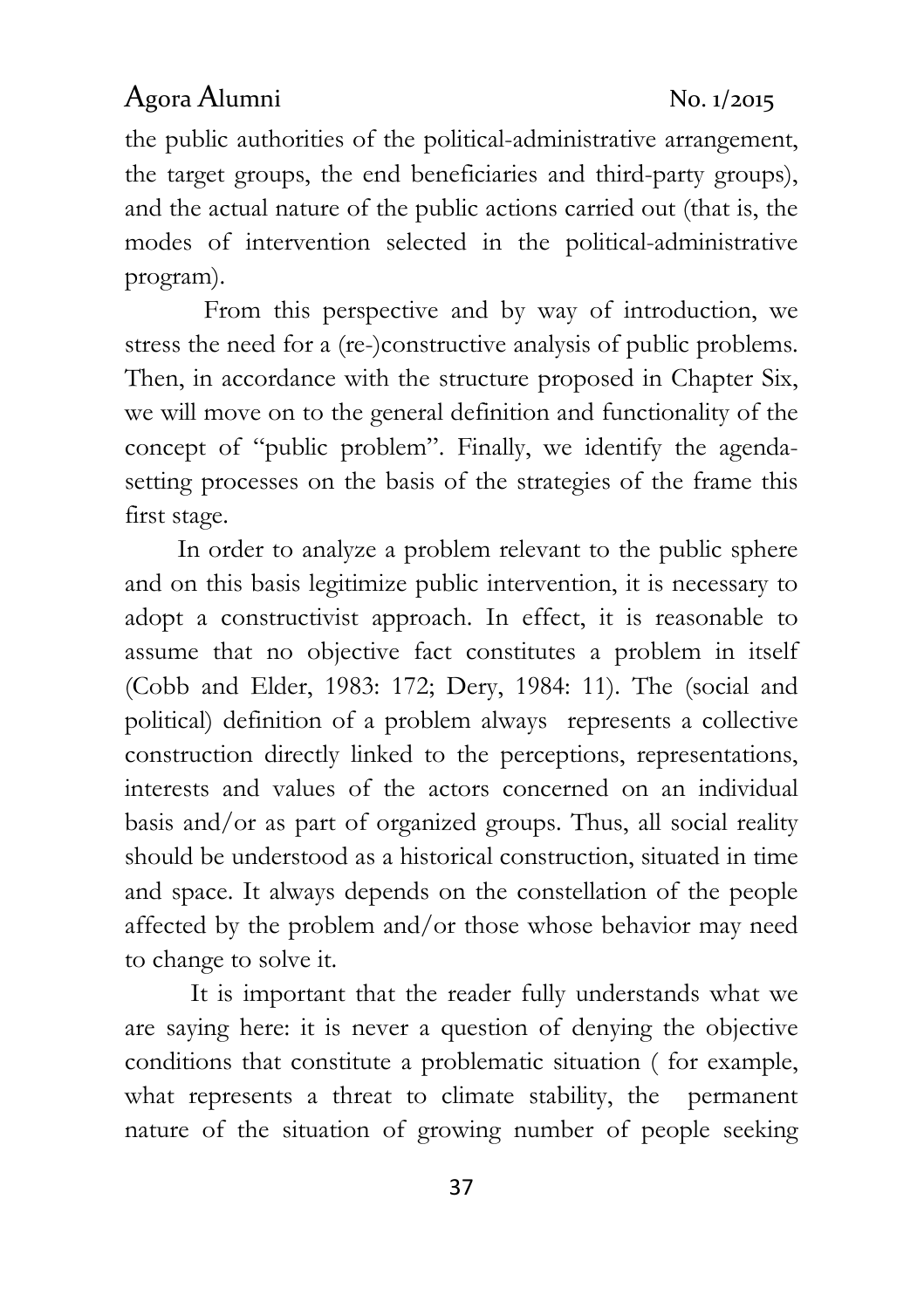employment whose material and psychological situation becomes precarious, the high frequency of acts of violence in urban areas, the massive influx of war represent one of the dimensions) even if it proves fundamental in some cases-that constitute a social problem. Thus, the role of the policy analyst consists in indentifying the processes, actors and arguments by means of which these objective conditions are perceived and defined as problematic and requiring state intervention.

The adoption of constructivist approach to the reality of the social problems and policy has at the least three implications for the manner of analytical consideration – that is, the reconstruction and interpretation –of public actions (Vlassopoulou,1999: 13-17) and, even more specifically, the policy products (Larrue,Varone, 2011: 131-132).